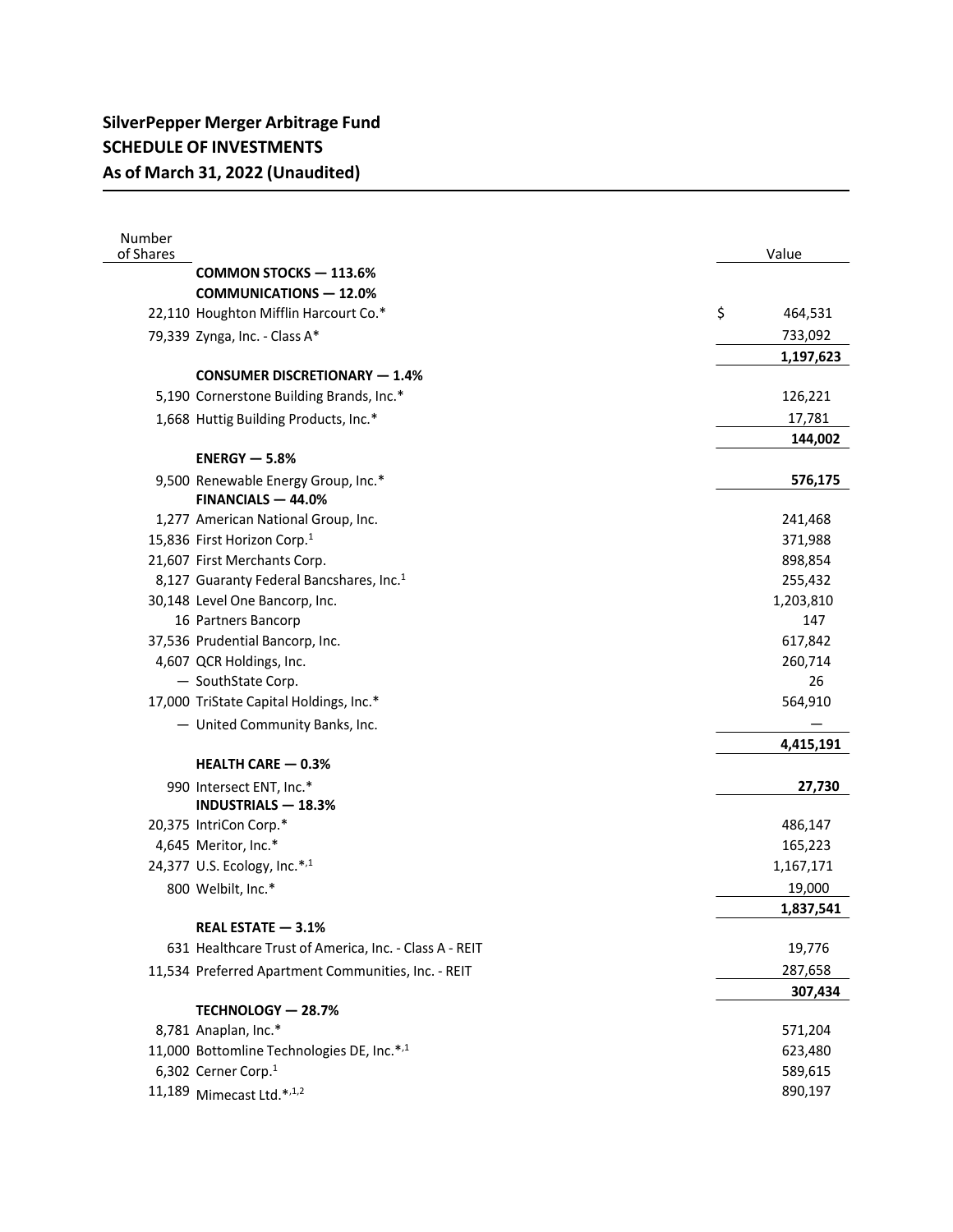## **SilverPepper Merger Arbitrage Fund SCHEDULE OF INVESTMENTS - Continued As of March 31, 2022 (Unaudited)**

| Number<br>of Shares |                                                                                              |               | Value       |
|---------------------|----------------------------------------------------------------------------------------------|---------------|-------------|
|                     | <b>COMMON STOCKS (Continued)</b>                                                             |               |             |
|                     | <b>TECHNOLOGY (Continued)</b>                                                                |               |             |
|                     | 19,575 MoneyGram International, Inc.*                                                        | $\frac{1}{2}$ | 206,712     |
|                     |                                                                                              |               | 2,881,208   |
|                     | UTILITIES - 0.0%                                                                             |               |             |
|                     | 673 Macquarie Infrastructure Corp.<br><b>TOTAL COMMON STOCKS</b>                             |               | 2,510       |
|                     | (Cost \$11,286,784)<br><b>PREFERRED STOCKS - 1.4%</b><br><b>HEALTH CARE - 0.0%</b>           |               | 11,389,414  |
|                     | 2 Avantor, Inc. <sup>3</sup>                                                                 |               | 207         |
|                     | TECHNOLOGY - 0.2%                                                                            |               |             |
|                     | 256 Clarivate PLC <sup>2,3</sup>                                                             |               | 17,344      |
|                     | UTILITIES - 1.2%                                                                             |               |             |
|                     | 981 Dominion Energy, Inc. <sup>3</sup>                                                       |               | 99,935      |
|                     | 114 NiSource, Inc. <sup>3</sup>                                                              |               | 13,617      |
|                     | 53 Southern Co. <sup>3</sup>                                                                 |               | 2,909       |
|                     |                                                                                              |               | 116,461     |
|                     | <b>TOTAL PREFERRED STOCKS</b>                                                                |               |             |
|                     | (Cost \$132,197)                                                                             |               | 134,012     |
|                     | WARRANTS $-0.0%$<br><b>HEALTH CARE - 0.0%</b>                                                |               |             |
|                     | 60,476 Adams Pharmaceuticals, Inc., Expiration Date: December 31, 2025*                      |               |             |
|                     | 60,475 Adams Pharmaceuticals, Inc., Expiration Date: December 31, 2025*                      |               |             |
|                     | 22,500 ZOGENIX, Inc., Expiration Date: December 31, 2025*                                    |               |             |
|                     |                                                                                              |               |             |
|                     | <b>TOTAL WARRANTS</b>                                                                        |               |             |
|                     | (Cost \$0)                                                                                   |               |             |
| Principal<br>Amount |                                                                                              |               |             |
|                     | <b>SHORT-TERM INVESTMENTS - 18.3%</b>                                                        |               |             |
| \$                  | 1,835,221 UMB Bank demand deposit, 0.01% <sup>4</sup><br><b>TOTAL SHORT-TERM INVESTMENTS</b> |               | 1,835,221   |
|                     | (Cost \$1,835,221)<br><b>TOTAL INVESTMENTS - 133.3%</b>                                      |               | 1,835,221   |
|                     | (Cost \$13,254,202)                                                                          |               | 13,358,647  |
|                     | Liabilities in Excess of Other Assets - (33.3)%                                              |               | (3,334,910) |
|                     | TOTAL NET ASSETS - 100.0%                                                                    | \$            | 10,023,737  |